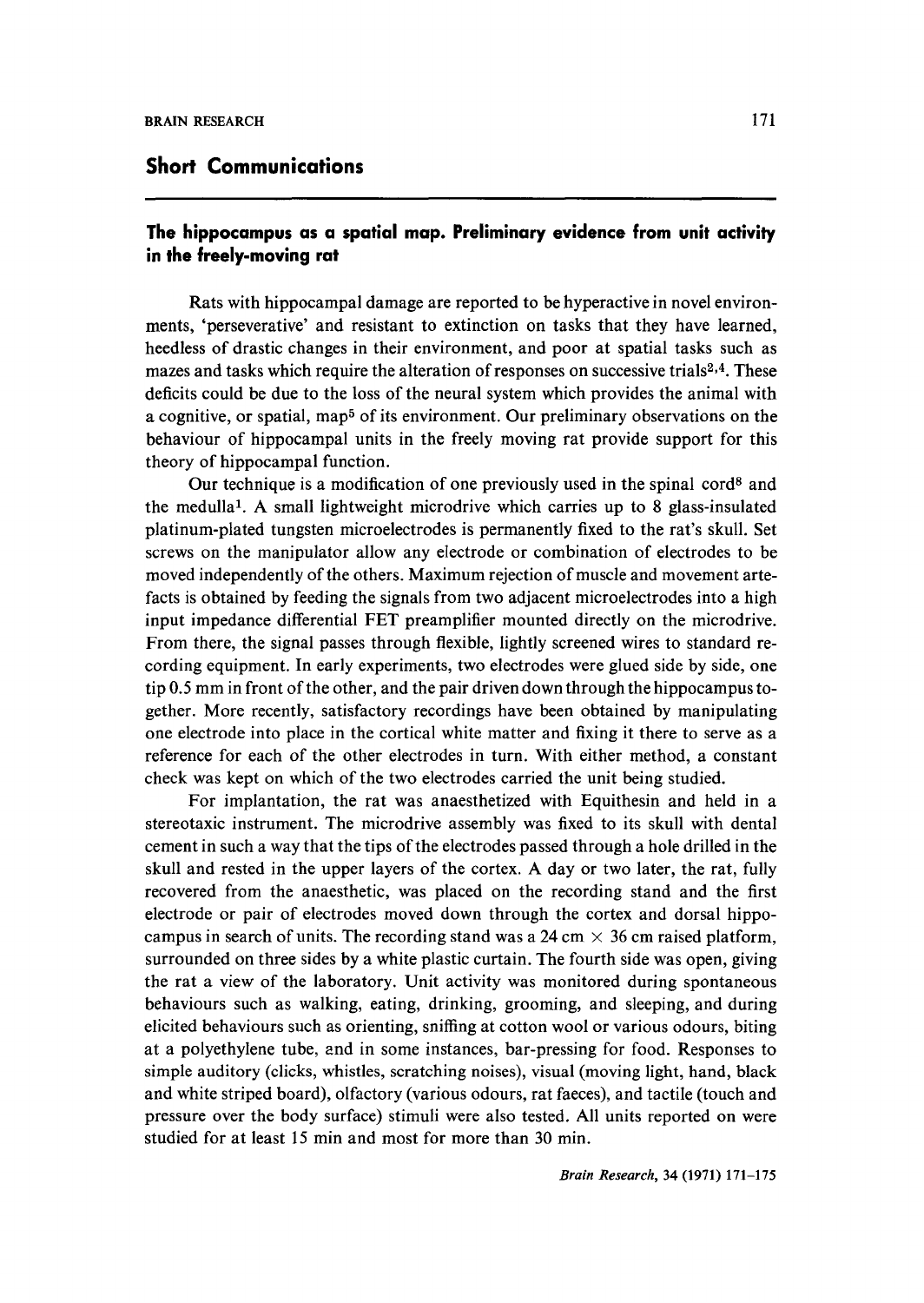Recording sites were localised in the following manner: all electrodes wete left in their final positions for at least 24 h to allow gliosis to form around the tips. The animals were then sacrificed and perfused with  $10\%$  formol-saline and their brains sectioned and stained with cresyl violet or darrow red and Luxol fast blue. Each recording site was calculated as the distance on the microdrive above this final position.

This preliminary paper will concentrate on the response properties of 8 of the 76 units obtained in 36 electrode penetrations through the dorsal hippocampus (fields CA1 and 4) and the dentate gyrus in 23 rats. Of the remaining 68 units, 14 were classified as 'arousal' or 'attentional' units and resemble those reported by Vinogradova et al.<sup>7</sup>; 21 'movement' units had patterns of activity directly related to the animal's behaviour, firing briskly during some but not necessarily all of the following behaviours: orienting, sniffing, bar-pressing, and walking, and firing infrequently or not at all, during eating, drinking, grooming, quiet sitting, and slow wave sleep\*; two units had interesting properties relating to the animal's expectations; and for the remaining 31, either no adequate stimulus or behaviour could be found or their responses were inconsistent and uninterpretable. This last group includes 15 units which, apart from an occasional spike in conjunction with a burst of spikes in several smaller units, remained silent in spite of considerable, and sometimes drastic, attempts to fire them.

It is the response properties of the last class of units which has led us to postulate that the rat hippocampus functions as a spatial map. These 8 units responded solely or maximally when the rat was *situated in a particular part of the testing platform facing in aparticular direction.* Five of them were in all other respects identical to the 15 silent units discussed above: they did not fire unless the animal was in a moderate state of arousal, was situated in the correct part of the testing platform, and for 4 of the 5, was receiving, in addition, the appropriate sensory stimulus. The other three units had a spontaneous firing rate which was maximal in a particular part of the testing stand. These 8 units then appear to have preferred spatial orientations.

Fig. 1 illustrates the clearest example of these units, one recorded in the CA I field of the anterior dorsal hippocampus. It had no spontaneous activity and only fired when the rat was pointing in the directions marked A or B and was simultaneously lightly but firmly restrained by a hand placed over its back with thumb and index finger on its shoulder and upper arm. Both the particular orientation and tactile stimulus were necessary. This was clearly shown by the testing procedure illustrated in Fig. 1. The rat was coaxed or pushed around the platform in a counterclockwise direction starting and ending at A. At each position marked by a letter, it was left for a few seconds, then restrained in the manner described above, and then released to remain at that position for another few seconds before being moved to the next position. During this whole procedure, the animal was highly aroused and remained motionless when not restrained or changing directions. The unit fired only when the rat was restrained in positions A and B and when he moved while restrained from B to

<sup>\*</sup> Vanderwolf<sup>6</sup> has reported (and we agree) that the former behaviours are associated with  $\vartheta$  activity in the hippocampal EEG, while, during the latter behaviours, the EEG shows irregular slow waves.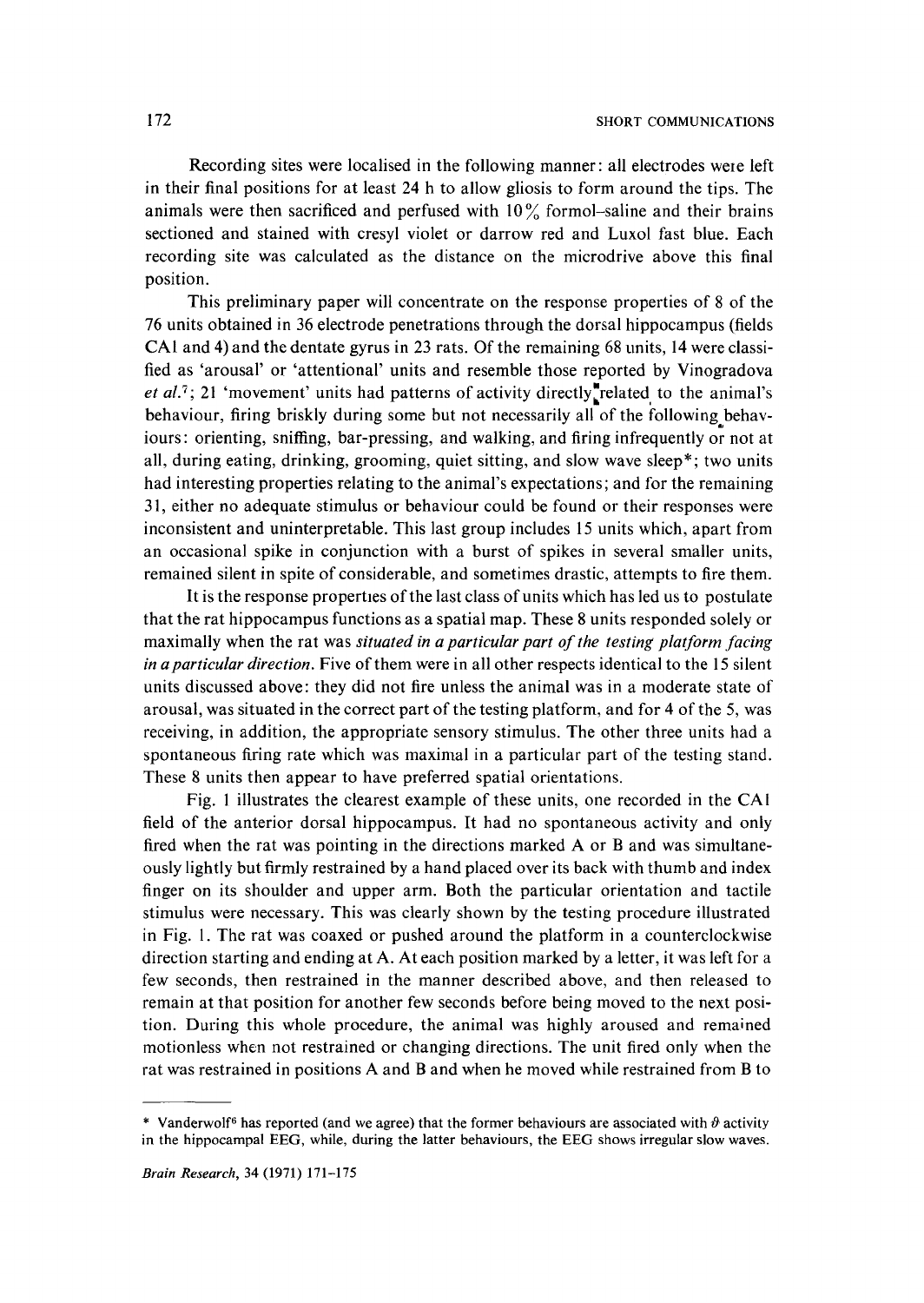

Fig. 1. Responses of a hippocampal (CA1) unit to a restraining tactile stimulus as a function of the rat's spatial orientation. The arrows and associated letters mark the positions at which the animal was restrained as it was pushed or coaxed in a counter-clockwise direction around the test platform. The firing rate of the unit during this procedure is illustrated by the continuous frequency histogram in the middle of the figure. The letters correspond to the positions and the lines indicate the periods when the rat was restrained. In between these periods, the rat sat immobile in the same position for a few seconds and then was moved on to the next position. The bottom two lines show the raw data taken at the onset of the unit response at A  $(1)$  and during the absence of a response at D $(2)$ . Time calibration for these data is 400 msec.

*Brain Research,* 34 (1971) 171-175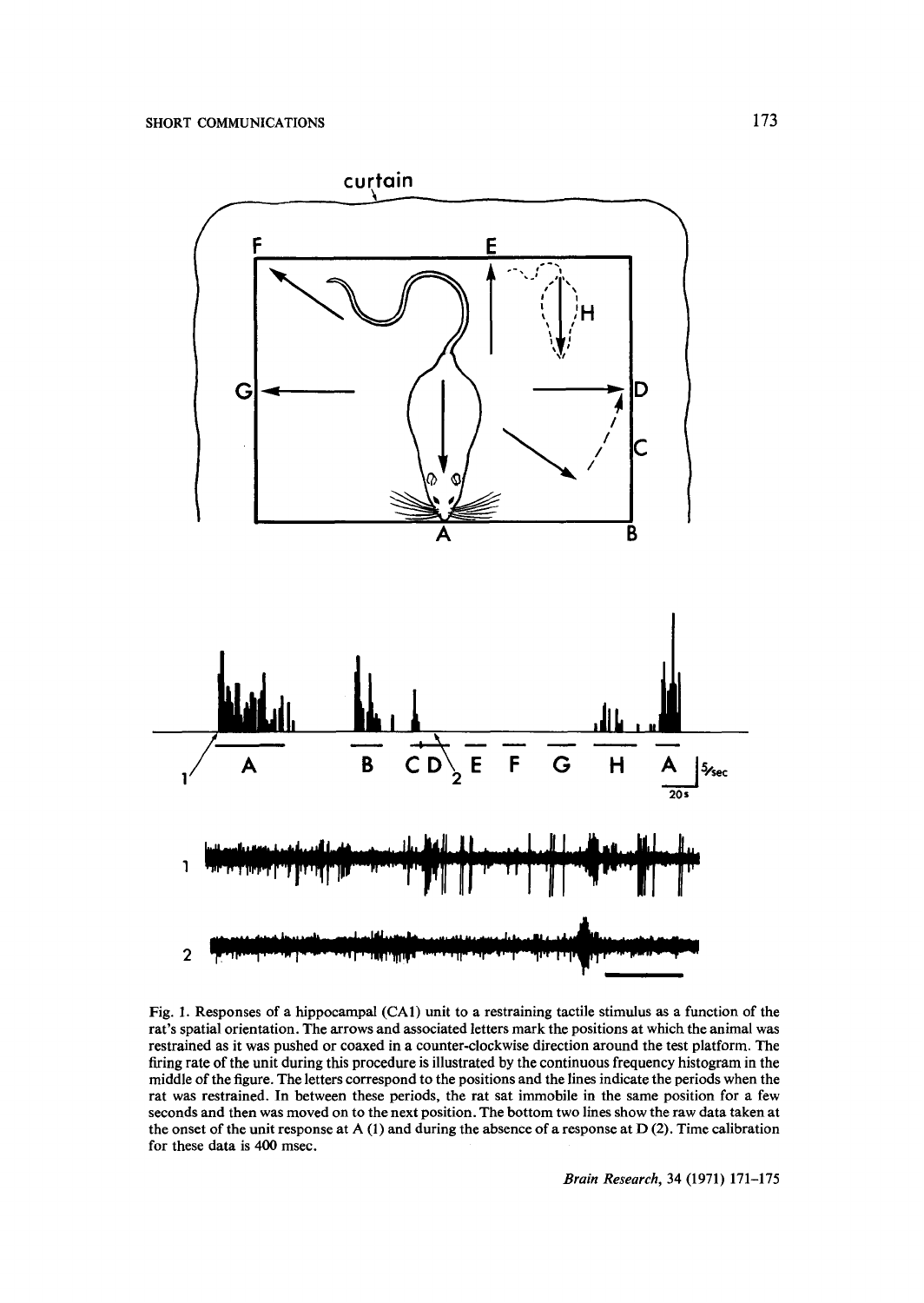D (C). The considerably smaller response when he was translated to H indicates the importance of position in space as well as direction. The absence of a response between A and B when the rat was still but unrestrained in the same position as in A indicates the necessity for the tactile stimulus. Other tactile stimuli such as loosely holding the rat around the trunk did not produce a response. For this particular unit, the spatial orientation cues were visual since shutting off the lights abolished the response. We were not able to isolate those aspects of the visual environment which produced the response but think it unlikely that any single stimulus was responsible. The unit did not have the properties described by Hubel and Wiesel<sup>3</sup> for visual cortical cells: we could not find, as we regularly did for the cells of the overlying prestriate cortex, a receptive field within which movement of the appropriate size striped card in a particular direction evoked a response. Furthermore, no single visual stimulus in the environment was large enough to remain even roughly on the same part of the retina as the animal was rotated from A to B. The size of the spatial orientation field in this unit was typical for all the units we have seen.

Other units responded to different sensory inputs and different orientations. For example, the unit recorded in the same penetration  $10 \mu m$  above the unit illustrated in Fig. 1 responded to any moving visual stimulus when the rat was between positions G and A (Fig. 1). When the animal was moderately aroused, the unit fired only at this orientation and was silent elsewhere. At higher levels of arousal, a weak response to the visual stimulus could be elicited at other positions but the response in the preferred direction was now very strong.

For many of these units, we have tried to isolate the cues responsible for the orientation preference. Typical strategies involved rotating the platform to test for proximal olfactory or tactile cues, shutting off various prominent sound sources such as fans and polygraph machines, and darkening or occluding part of the visual field. None of these has proved notably successful: the spatial orientation of two units was eventually disrupted after several radical changes in the environment (such as removing the curtain) but then the rats began to behave (constant exploration) as though they were in a totally new environment. We suspect, but have not proved, that these cells derive their orientation preferences from several equipotential cues, removal of any one of which is insufficient to disrupt the response.

These findings suggest that the hippocampus provides the rest of the brain with a spatial reference map. The activity of cells in such a map would specify the direction in which the rat was pointing relative to environmental land marks and the occurrence of particular tactile, visual, etc., stimuli whilst facing in that orientation. The internal wiring of the hippocampus, on this model, would be such that activation of those cells specifying a particular orientation together with a signal indicating movement or intention to move in space (hippocampal  $\theta$  and  $\theta$ -related movement units) would tend to activate cells specifying adjacent or subsequent spatial orientations. In this way, the map would 'anticipate' the sensory stimuli consequent to a particular movement. Vinogradova *et al. 7* has reported evidence of anticipation in the temporal domain by hippocampal cells. As mentioned above, two of our units showed behaviour related to the animal's expectation. One of these, for example, recorded from the dentate gyrus,